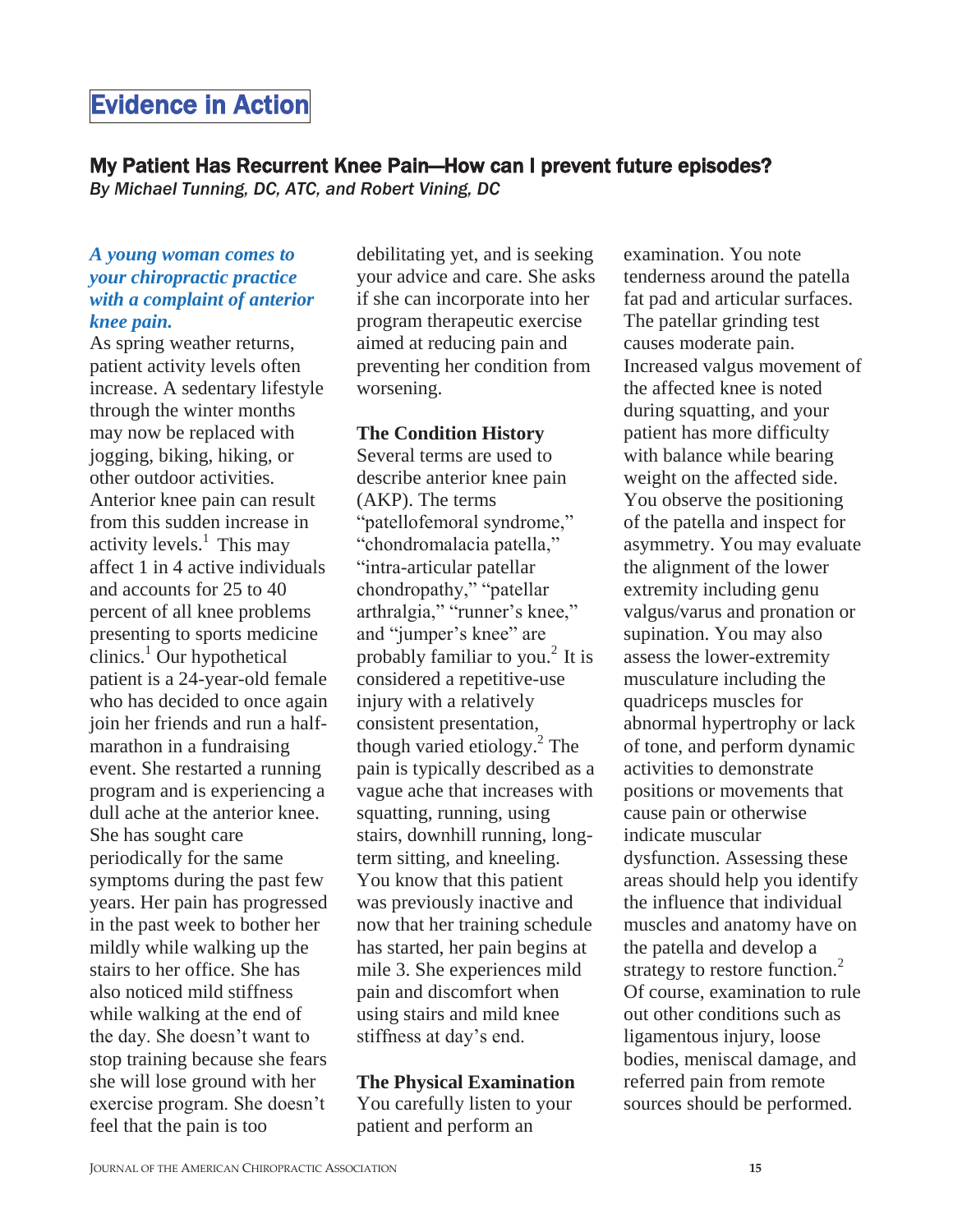# **Evidence in Action**

#### *So, where do you begin with this patient?*

You discover that the *American Journal of Sports Medicine* has an interesting article about an exercise program that appeared to prevent anterior knee pain (AKP) in United Kingdom army recruits during an intense 14 week training program: Coppack RJ, Etherington J, Wills AK. "The Effects of Exercise for the Prevention of Overuse Anterior Knee Pain."

# *Can you use this study to help your patient?*

While skimming the abstract, it seems apparent that this intervention (an exercise prevention program) will help your patient. However, before utilizing the article as a basis for recommendation, you decide to look at it more closely. Critical appraisal is an important aspect of using evidence appropriately. Fortunately, you recently learned some important tips while attending a continuing education class. For instance, the general strength of a conclusion increases when an intervention is easily reproduced, personnel are blinded, and results positively affect patients in a manner that makes the intervention worthwhile. Is the intervention in the article worth implementing for your patient?

# *A closer look at critical appraisal*

**Methods:** This study utilized a single-blinded cluster randomized design. In other words, clusters (or groups) of participants are assigned a single intervention together. The groups, rather than individuals, are randomly assigned. This was probably the most practical method because of the way recruits are divided into units that train together, sharing the same physical activities. Blinding recruits was attempted but proved unfeasible, leaving the physicians diagnosing acute knee pain as the only blinded study personnel.

Army Physical Training Instructors (PTIs) were taught to personally oversee the standardized sequence of 8 exercises (4 stretches and 4 active contraction exercises). They were provided with written instructions prior to participating in the study. The exercises occurred in subsets of 4 at both the warm-ups and warm-downs of every formal physical training session. The number of repetitions increased during the 14 week timeframe. The control group(s) performed standard exercises consisting of slow running, abdominal curls, pushups and general upperand lower-body stretching of the same duration. Both groups spent the same amount

of time in their respective training programs.

Recruits were classified as developing anterior knee pain if they reported to the army medical center and were subsequently diagnosed with AKP by physicians with specific training. Diagnosis was based on criteria including: "1) anterior or retropatellar knee pain arising from at least two of the following: prolonged sitting, stair climbing, squatting, running, kneeling, and hopping/jumping; 2) insidious onset of symptoms unrelated to a traumatic incident; and 3) presence of pain on palpation of the patellar facets, on step down from a 25-cm step, or during a double-legged squat." Recruits were not diagnosed with AKP if they exhibited "intra-articular pathologic conditions; ligament laxity or tenderness; tenderness over the patellar tendon, iliotibial band, or pes anserinus tendons; patellar apprehension sign; Osgood-Schlatter or Sinding-Larsen-Johanssen syndrome" (chronic traction injury at the proximal patellar tendon)," "evidence of a knee-joint effusion or hip or lumbar referred pain; a history of patellar dislocation; or other surgery or structural damage to the knee."

**Results:** The investigators calculated a 75 percent risk reduction for developing AKP over the 14-week training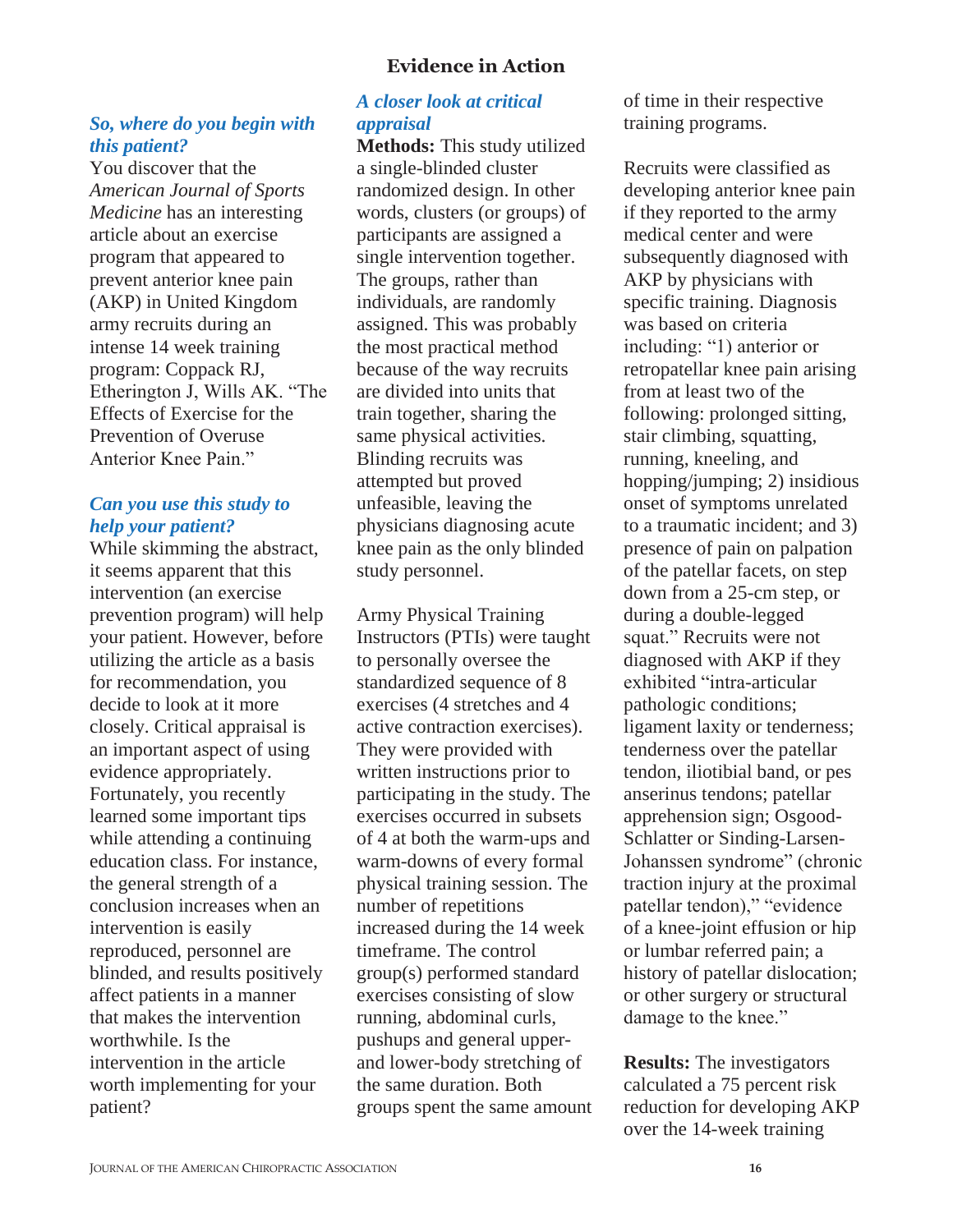program in the exercise intervention group. Recruits who developed AKP in the intervention group were more likely to experience a successful outcome after diagnosis.

**Conclusion:** Based on the strength of their results, the authors concluded that this exercise program "significantly reduced the incidence of AKP." They recommended this program for adoption by the British army.

**Strengths:** The study was conducted in a military recruit training setting where two relatively equal groups were engaged in the same physical activities for 14 weeks. This eliminates several factors that potentially skew results. The participants in both groups were supervised daily in the correct performance of their exercises, which helped to ensure consistency and proper technique.

**Limitations:** Control-group recruits were not blinded and in 33 percent of diagnosed cases, the physician reported knowledge of the intervention group. This limitation can be significant. The authors acknowledged that this can result in "an overestimation of effect by up to 17 percent."<sup>3</sup> Because cases of AKP were counted only after diagnosis, which required recruits to present to the army medical

# **Evidence in Action**

clinic, it is unknown how many recruits developed AKP, but failed to report. Therefore, it is plausible that the actual risk reduction (reported at 75 percent) is smaller. Males outnumbered females by more than 2:1, and even though the authors reported no sex difference relative to AKP incidence, the reported risk reduction is based on the entire population (mostly male). Finally, the cause or predisposition for AKP was not explored; meaning the effectiveness of preventing specific AKP conditions in patients with known predisposing factors is unknown.

Despite the limitations of this study, the exercise program demonstrated a preventive effect on the development of AKP. The authors stated that careful supervision is probably critical to the success of this program, and cite an unsuccessful study performing similar, lesssupervised exercises.<sup>4</sup> You will have to consider the feasibility of incorporating supervision into your recommendations.

# *Are the findings applicable to your patient?*

Extrapolating from the success of this prevention program to your patient should be undertaken with caution because, as the authors state, "We do not

know if our results can be generalized to other age groups or to groups with different activity levels."<sup>1</sup> For example, it is unlikely that military recruits wear the same footwear as your patient while exercising, and military recruit activity levels prior to and during a training program may not be the same, either.<sup>5</sup>

You may wish to find out more about the diagnosis of AKP. A quick search on Pub-Med using the terms "patellofemoral,""syndrome," and "classification," may lead you to an article by Witvrouw that offers an evaluation and classification system for AKP.<sup>2</sup>While Witvrouw's article may not directly help you decide whether to recommend the preventive exercise program, it can provide you with a standard and thorough method of assessing and classifying patients.

#### *What is your decision?*

By carefully considering your systematic clinical evaluation, the applicability of study findings, your experience and your patient's goals/preferences, you and your patient can make a wellinformed decision regarding treatment and prevention. Perhaps you will decide to recommend another course of care. On the other hand, because there was no evidence that the exercises aggravated AKP and the potential benefit